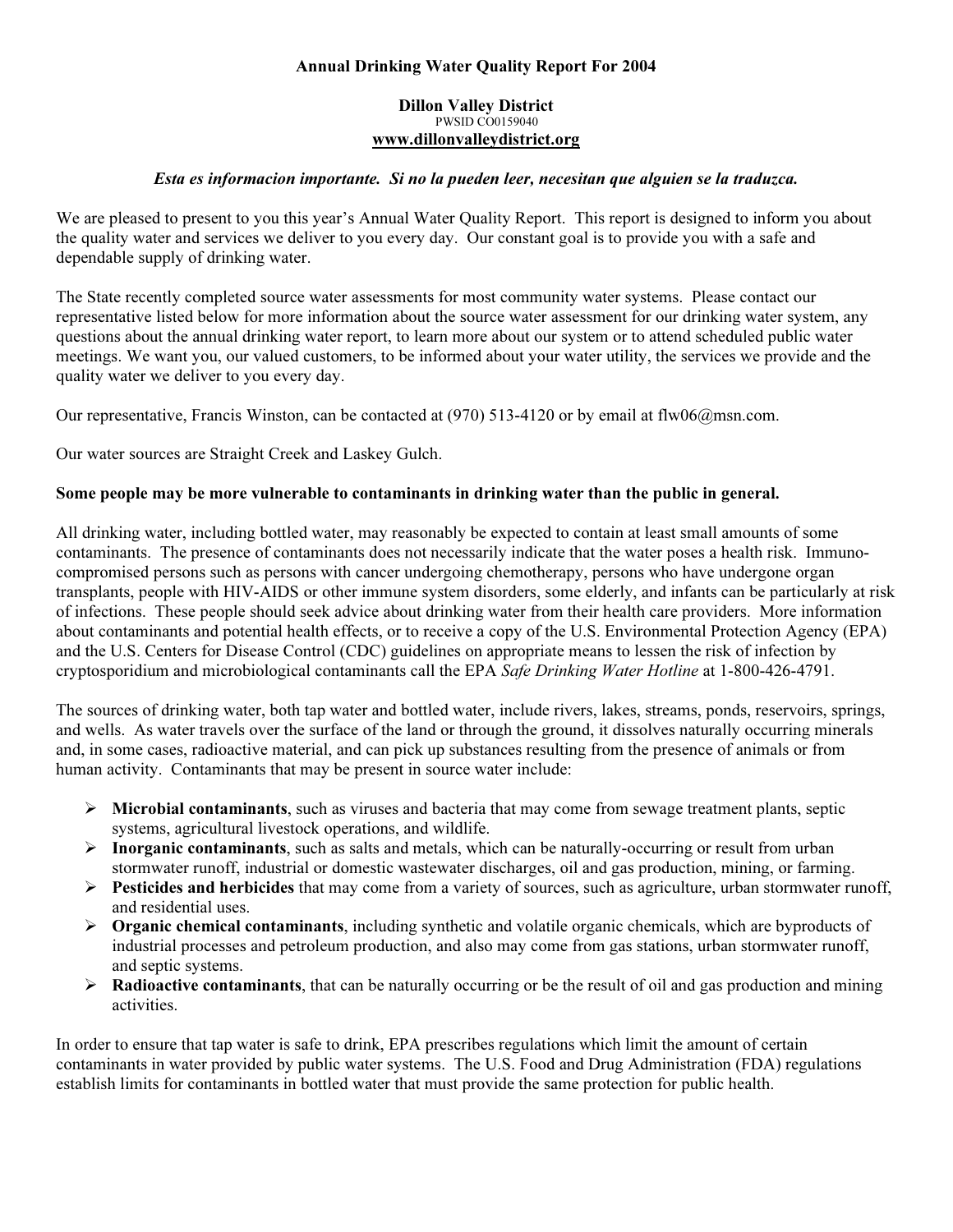### CO0159040 Dillon Valley District

The table of detected contaminants contains many terms and abbreviations that may be unfamiliar. To help you better understand these terms we've provided the following definitions:

- •Action Level (AL): The concentration of a contaminant, if exceeded, triggers treatment or other requirements a water system must follow.
- •Maximum Contaminant Level (MCL): The "maximum allowed" is the highest level of a contaminant that is allowed in drinking water. MCLs are set as close to the MCLGs as feasible using the best available treatment technology.
- •Maximum Contaminant Level Goal (MCLG): The "goal" is the level of a contaminant in drinking water, below which there is no known or expected risk to health. MCLGs allow for a margin of safety.
- •Maximum Residual Disinfectant Level Goal (MRDLG): The level of a drinking water disinfectant, below which there is no known or expected risk to health. MRDLGs do not reflect the benefits of the use of disinfectants to control microbial contaminants.
- •Maximum Residual Disinfectant Level (MRDL): The highest level of a disinfectant allowed in drinking water. There is convincing evidence that addition of a disinfectant is necessary for control of microbial contaminants.
- • Nephelometric Turbidity Unit (NTU): Nephelometric turbidity unit is a measure of the clarity of water. Turbidity in excess of five NTU is just noticeable to the average person.
- •Not Detected (ND) or Below Detection Level (BDL): Laboratory analysis indicates that the contaminant is not present. ("<" Symbol for less than, the same as ND or BDL)
- •Not Tested (NT): Contaminant was not tested.
- •Parts per billion (**ppb**) or Micrograms per liter (**µg/l**): One part per billion corresponds to one minute in 2,000 years, or one penny in \$10,000,000.
- •Parts per million (ppm) or Milligrams per liter  $(mg/l)$ : One part per million corresponds to one minute in two years or one penny in \$10,000.
- •Parts per quadrillion (ppq) or Picograms per liter (pg/l): One part per quadrillion corresponds to one minute in 2,000,000,000 years or one penny in \$10,000,000,000,000.
- •Parts per trillion (ppt) or Nanograms per liter (ngA): One part per trillion corresponds to one minute in 2,000,000 years, or one penny in \$10,000,000,000.
- •PicoCuries per Liter ( $p$ Ci/l): A measure of radioactivity in water.
- •Total Organic Carbon (TOC): A measure of the total amount of carbon in water, present as organic molecules.
- •Treatment Technique ( $TT$ ): A treatment technique is a required process intended to reduce the level of a contaminant in drinking water.

## Additional Information

Nitrate in drinking water at levels above 10 ppm is a health risk for infants of less than six months of age. High nitrate levels in drinking water can cause blue baby syndrome. Nitrate levels may rise quickly for short periods-of-time because of rainfall or agricultural activity. If you are caring for an infant, and detected nitrate levels are above 5 ppm, you should ask advice from your health care provider.

If arsenic is less than 10 ppb, your drinking water meets EPA's standards. EPA's standard balances the current understanding of arsenic's possible health effects against the costs of removing arsenic from drinking water. EPA continues to research the health effects of low levels of arsenic, which is a mineral known to cause cancer in humans at high concentrations and is linked to other health effects such as skin damage and circulatory problems.

Infants and young children are typically more vulnerable to lead in drinking water than the general population. It is possible that lead levels at your home may be higher than at other homes in the community as a result of materials used in your home's plumbing. If you are concerned about elevated lead levels in your home's water, you may wish to have your water tested. Flush your tap for 30 seconds to 2 minutes before using tap water. Additional information is available from the EPA Safe Drinking Water Hotline at 1-800-426-4791.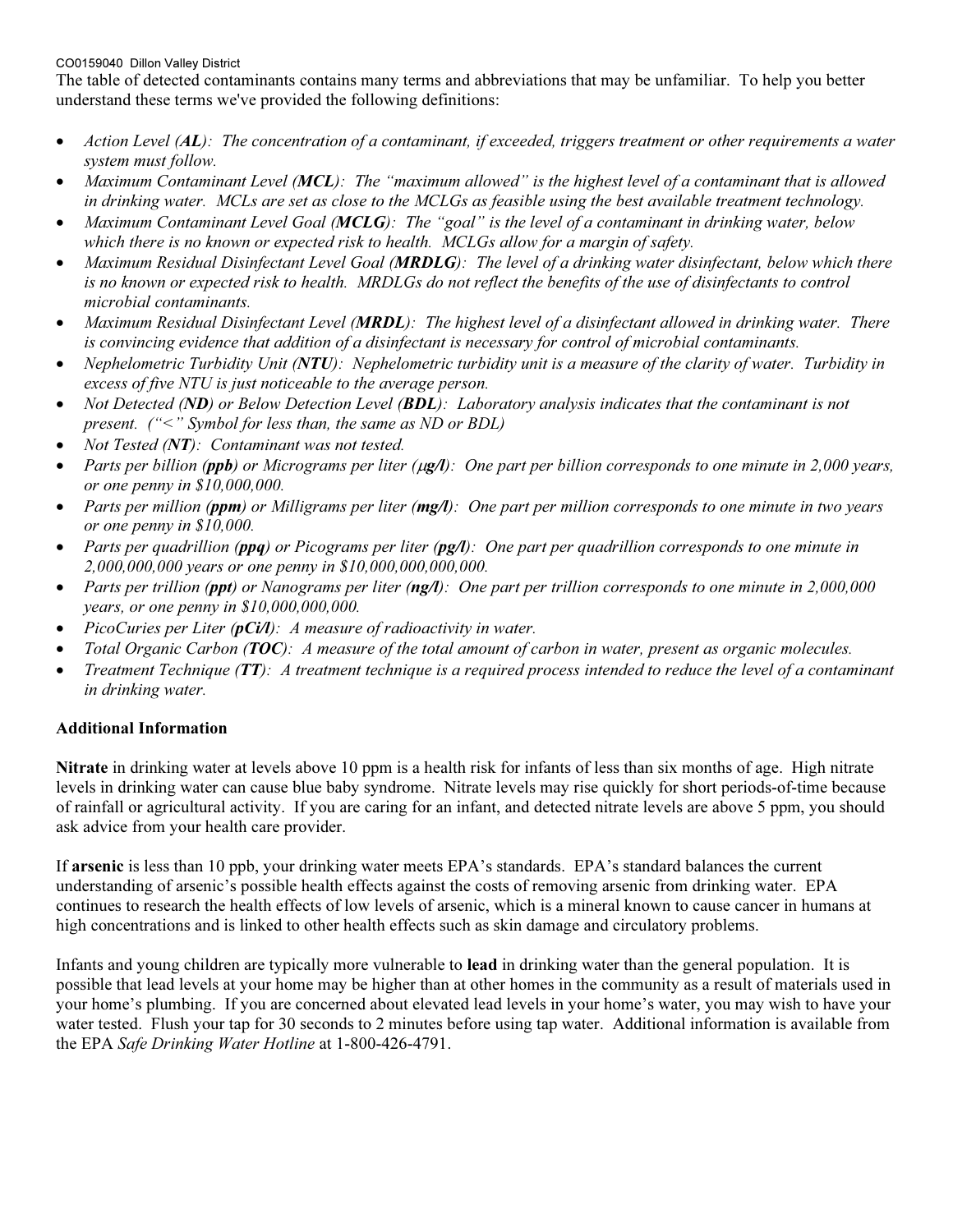# Table of DetectedContaminants

The state requires us to monitor for certain contaminants less than once per year because the concentrations of these contaminants are not expected to vary significantly from year to year, or the system is not considered vulnerable to this type of contamination. Some of our data, though representative, may be more than one year old.

#### This table shows the results of our monitoring for the period of January 1 to December 31, 2003 unless otherwise noted.

|                                                                              | <b>Microbiological Contaminants</b>                                                                                          |              |                      |                                |                                      |                              |                                          |  |  |  |  |  |  |
|------------------------------------------------------------------------------|------------------------------------------------------------------------------------------------------------------------------|--------------|----------------------|--------------------------------|--------------------------------------|------------------------------|------------------------------------------|--|--|--|--|--|--|
| Contaminant                                                                  | <b>MCL</b>                                                                                                                   | <b>MCLG</b>  | Unit                 | <b>System</b><br><b>Result</b> | <b>Violation</b><br><b>Yes or No</b> | Sample<br>Date               | <b>Likely Source of</b><br>Contamination |  |  |  |  |  |  |
|                                                                              |                                                                                                                              |              |                      |                                |                                      |                              |                                          |  |  |  |  |  |  |
| Total Coliform Bacteria for<br>Systems that collects<40<br>samples per month | l positive monthly sample                                                                                                    | $\mathbf{0}$ | Absent or<br>Present | Absent                         | N <sub>0</sub>                       | Monthly                      | Naturally present in the<br>environment  |  |  |  |  |  |  |
| Fecal coliform and<br>E. Coli                                                | A routine sample $\&$ a repeat<br>sample are total coliform<br>positive, & one is also fecal<br>coliform or E. coli positive | $\mathbf{0}$ | Absent or<br>Present |                                | No                                   |                              | Human and animal fecal<br>waste          |  |  |  |  |  |  |
| Total Organic Carbon                                                         | <b>TT</b>                                                                                                                    | N/A          | mg/l                 | 0.15                           | No                                   | Running<br>Annual<br>Average | Naturally present in the<br>environment  |  |  |  |  |  |  |
| Turbidity                                                                    | <b>TT</b><br>(Lowest Monthly Percent of<br>readings meeting TT limits)                                                       | N/A          | <b>NTU</b>           | $\frac{0}{0}$                  |                                      |                              | Soil runoff                              |  |  |  |  |  |  |

| <b>Radionuclides</b> |                       |                |              |                                     |                                 |                     |                                        |  |  |  |  |
|----------------------|-----------------------|----------------|--------------|-------------------------------------|---------------------------------|---------------------|----------------------------------------|--|--|--|--|
| Contaminant          | <b>MCL</b>            | MCLG           | <b>Units</b> | Level<br><b>Detected</b><br>& Range | <b>Violation</b><br>(Yes or No) | Sample<br>Date      | <b>Likely Source of Contamination</b>  |  |  |  |  |
| Beta/photon emitters | Trigger<br>$level=50$ | $\theta$       | pCi/1        | 0.9                                 | N <sub>0</sub>                  | October<br>22, 2001 | Decay of natural and man-made deposits |  |  |  |  |
| Alpha emitters       | 15                    | $\bf{0}$       | pCi/1        | 0.0                                 | No                              | October<br>22, 2001 | Erosion of natural deposits            |  |  |  |  |
| Combined radium      |                       | $\Omega$       | pCi/l        | 0.21                                | No                              | Nov. 28,<br>2000    | Erosion of natural deposits            |  |  |  |  |
| Uranium              | 30                    | $\overline{0}$ | $\mu$ g/l    | NT                                  |                                 |                     | Erosion of natural deposits            |  |  |  |  |

| <b>Lead and Copper</b> |     |            |       |                             |                               |                     |                                                                                                           |  |  |  |  |
|------------------------|-----|------------|-------|-----------------------------|-------------------------------|---------------------|-----------------------------------------------------------------------------------------------------------|--|--|--|--|
| Contaminant            | AL  | <b>ALG</b> | Units | Level<br>Detected/<br>Range | <b>Violation</b><br>Yes or No | Sample<br>Date      | <b>Likely Source of Contamination</b>                                                                     |  |  |  |  |
| Copper                 | 1.3 | 1.3        | ppm   | 0.06                        | N <sub>0</sub>                | Sept. 9.<br>2002    | Corrosion of household plumbing systems; erosion of<br>natural deposits; leaching from wood preservatives |  |  |  |  |
| Lead                   |     |            | ppb   | 2.0                         | No                            | Sept. $9$ ,<br>2002 | Corrosion of household plumbing systems, erosion of<br>natural deposits                                   |  |  |  |  |

| <b>Inorganic Contaminants</b>                                                                                        |            |             |              |                             |                               |                  |                                                                                                           |  |  |  |  |
|----------------------------------------------------------------------------------------------------------------------|------------|-------------|--------------|-----------------------------|-------------------------------|------------------|-----------------------------------------------------------------------------------------------------------|--|--|--|--|
| Contaminant                                                                                                          | <b>MCL</b> | <b>MCLG</b> | <b>Units</b> | Level<br>Detected/<br>Range | <b>Violation</b><br>Yes or No | Sample<br>Date   | <b>Likely Source of Contamination</b>                                                                     |  |  |  |  |
| Antimony                                                                                                             | 6          | 6           | ppb          | <b>BDL</b>                  | No                            | Aug. 04,<br>2004 | Discharge from petroleum refineries; fire retardants;<br>ceramics; electronics; solder                    |  |  |  |  |
| Arsenic<br>* Effective January 23, 2006<br>(Until then, the MCL is 0.05)<br>$mg/L$ (50 ppb) and there is no<br>MCLG. | $10.0*$    | $0*$        | ppb          | <b>BDL</b>                  | N <sub>0</sub>                | Aug. 04,<br>2004 | Erosion of natural deposits; runoff from orchards;<br>runoff from glass and electronics production wastes |  |  |  |  |
| Asbestos                                                                                                             |            | 7           | <b>MFL</b>   | NT                          |                               |                  | Decay of asbestos cement water mains; erosion of<br>natural deposits                                      |  |  |  |  |
| Barium                                                                                                               |            |             | ppm          | 0.012                       | N <sub>0</sub>                | Aug. 04,<br>2004 | Discharge of drilling wastes; discharge from metal<br>refineries; erosion of natural deposits             |  |  |  |  |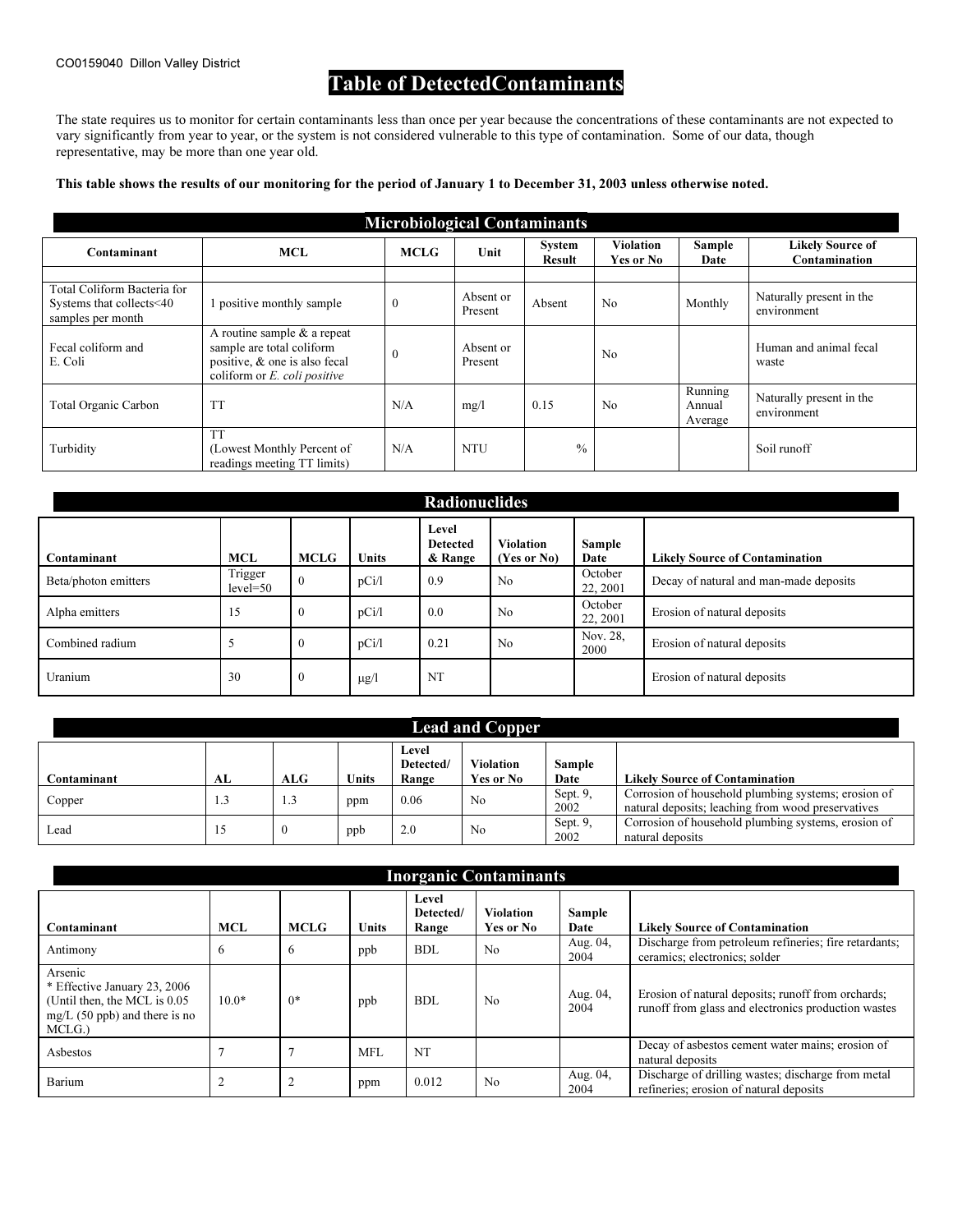| Contaminant           | MCL            | <b>MCLG</b>    | <b>Units</b> | Level<br>Detected/<br>Range | <b>Violation</b><br>Yes or No | Sample<br>Date   | <b>Likely Source of Contamination</b>                                                                                                     |
|-----------------------|----------------|----------------|--------------|-----------------------------|-------------------------------|------------------|-------------------------------------------------------------------------------------------------------------------------------------------|
| Beryllium             | 4              | $\overline{4}$ | ppb          | <b>BDL</b>                  | N <sub>0</sub>                | Aug. 04,<br>2004 | Discharge from metal refineries and coal-burning<br>factories; discharge from electrical, aerospace, and<br>defense industries            |
| Cadmium               | 5              | 5              | ppb          | BDL                         | N <sub>0</sub>                | Aug. 04,<br>2004 | Corrosion of galvanized pipes; erosion of natural<br>deposits; discharge from metal refineries; runoff<br>from waste batteries and paints |
| Chromium              | 100            | 100            | ppb          | <b>BDL</b>                  | N <sub>0</sub>                | Aug. 04,<br>2004 | Discharge from steel and pulp mills; erosion of<br>natural deposits                                                                       |
| Cyanide               | 200            | 200            | ppb          | NT                          |                               |                  | Discharge from steel/metal factories; discharge from<br>plastic and fertilizer factories                                                  |
| Fluoride              | 4              | $\overline{4}$ | ppm          | NT                          |                               |                  | Erosion of natural deposits; water additive which<br>promotes strong teeth; discharge from fertilizer and<br>aluminum factories           |
| Mercury (inorganic)   | $\overline{2}$ | $\overline{2}$ | ppb          | BDL                         | No                            | Aug. 04,<br>2004 | Erosion of natural deposits; discharge from refineries<br>and factories; runoff from landfills; runoff from<br>cropland                   |
| Nitrate (as Nitrogen) | 10             | 10             | ppm          | 0.061                       | N <sub>0</sub>                | Aug. 04,<br>2004 | Runoff from fertilizer use; leaching from septic<br>tanks, sewage; erosion of natural deposits                                            |
| Nitrite (as Nitrogen) | 1              |                | ppm          | <b>NT</b>                   |                               |                  | Runoff from fertilizer use; leaching from septic<br>tanks, sewage; erosion of natural deposits                                            |
| Selenium              | 50             | 50             | ppb          | <b>BDL</b>                  | N <sub>0</sub>                | Aug. 04,<br>2004 | Discharge from petroleum and metal refineries;<br>erosion of natural deposits; discharge from mines                                       |
| Thallium              | $\overline{2}$ | 0.5            | ppb          | <b>BDL</b>                  | N <sub>0</sub>                | Aug. 04,<br>2004 | Leaching from ore-processing sites; discharge from<br>electronics, glass, and drug factories                                              |

| <b>Disinfectants and Disinfection Byproducts</b> |                     |                              |       |                                     |                               |                                     |                                           |  |  |  |  |
|--------------------------------------------------|---------------------|------------------------------|-------|-------------------------------------|-------------------------------|-------------------------------------|-------------------------------------------|--|--|--|--|
| Contaminant                                      | MCL/<br><b>MRDL</b> | <b>MCLG/</b><br><b>MRDLG</b> | Units | Level<br><b>Detected</b><br>& Range | <b>Violation</b><br>Yes or No | Sample<br>Date                      | <b>Likely Source of Contamination</b>     |  |  |  |  |
| Chlorine                                         |                     |                              | ppm   | 1.2                                 | No                            | Dailey                              | Water additive used to control microbes   |  |  |  |  |
| Haloacetic Acids (HAA)                           | 60                  | N/A                          | ppb   | 6.1                                 | N <sub>0</sub>                | Running<br>Annual<br>Average        | By-product of drinking water disinfection |  |  |  |  |
| <b>TTHM</b><br>Total trihalomethanes]            | 80                  | $\overline{0}$               | ppb   | 9.9                                 | N <sub>0</sub>                | <b>Running</b><br>Annual<br>Average | By-product of drinking water chlorination |  |  |  |  |

| Synthetic Organic Contaminants, including Pesticides and Herbicides |                |              |       |                             |                               |                 |                                                                                          |  |  |  |  |
|---------------------------------------------------------------------|----------------|--------------|-------|-----------------------------|-------------------------------|-----------------|------------------------------------------------------------------------------------------|--|--|--|--|
| Contaminant                                                         | <b>MCL</b>     | <b>MCLG</b>  | Units | Level<br>Detected/<br>Range | <b>Violation</b><br>Yes or No | Sample<br>Date  | <b>Likely Source of Contamination</b>                                                    |  |  |  |  |
| $2,4-D$                                                             | 70             | 70           | ppb   | <b>BDL</b>                  | N <sub>0</sub>                | Aug. 4,<br>2003 | Runoff from herbicide used on row crops                                                  |  |  |  |  |
| $2,4,5$ -TP (Silvex)                                                | 50             | 50           | ppb   | <b>BDL</b>                  | No                            | Aug. 4,<br>2003 | Residue of banned herbicide                                                              |  |  |  |  |
| Acrylamide                                                          | <b>TT</b>      | $\theta$     | N/A   |                             | No                            |                 | Added to water during sewage/wastewater treatment                                        |  |  |  |  |
| Alachlor                                                            | $\overline{2}$ | $\theta$     | ppb   | <b>BDL</b>                  | N <sub>0</sub>                | Aug. 4,<br>2003 | Runoff from herbicide used on row crops                                                  |  |  |  |  |
| Atrazine                                                            | 3              | 3            | ppb   | <b>BDL</b>                  | No                            | Aug. 4,<br>2003 | Runoff from herbicide used on row crops                                                  |  |  |  |  |
| Benzo (a) pyrene (PAH)                                              | 200            | $\mathbf{0}$ | ppt   | <b>BDL</b>                  | N <sub>0</sub>                | Aug. 4,<br>2003 | Leaching from linings of water storage tanks and<br>distribution lines                   |  |  |  |  |
| Carbofuran                                                          | 40             | 40           | ppb   | BDL                         | No                            | Aug. 4,<br>2003 | Leaching of soil fumigant used on rice and alfalfa                                       |  |  |  |  |
| Chlordane                                                           | 2              | $\theta$     | ppb   | <b>BDL</b>                  | No                            | Aug. 4,<br>2003 | Residue of banned termiticide                                                            |  |  |  |  |
| Dalapon                                                             | 200            | 200          | ppb   | BDL                         | N <sub>0</sub>                | Aug. 4,<br>2003 | Runoff from herbicide used on rights of way                                              |  |  |  |  |
| Di (2-ethylhexyl) adipate                                           | 400            | 400          | ppb   | <b>BDL</b>                  | No                            | Aug. 4,<br>2003 | Discharge from chemical factories                                                        |  |  |  |  |
| Di (2-ethylhexyl) phthalate                                         | 6              | $\mathbf{0}$ | ppb   |                             | N <sub>0</sub>                | Aug. 4,<br>2003 | Discharge from rubber and chemical factories                                             |  |  |  |  |
| Dibromochloropropane                                                | 200            | $\theta$     | ppt   | BDL                         | N <sub>0</sub>                | Aug. 4,<br>2003 | Runoff/leaching from soil fumigant used on<br>soybeans, cotton, pineapples, and orchards |  |  |  |  |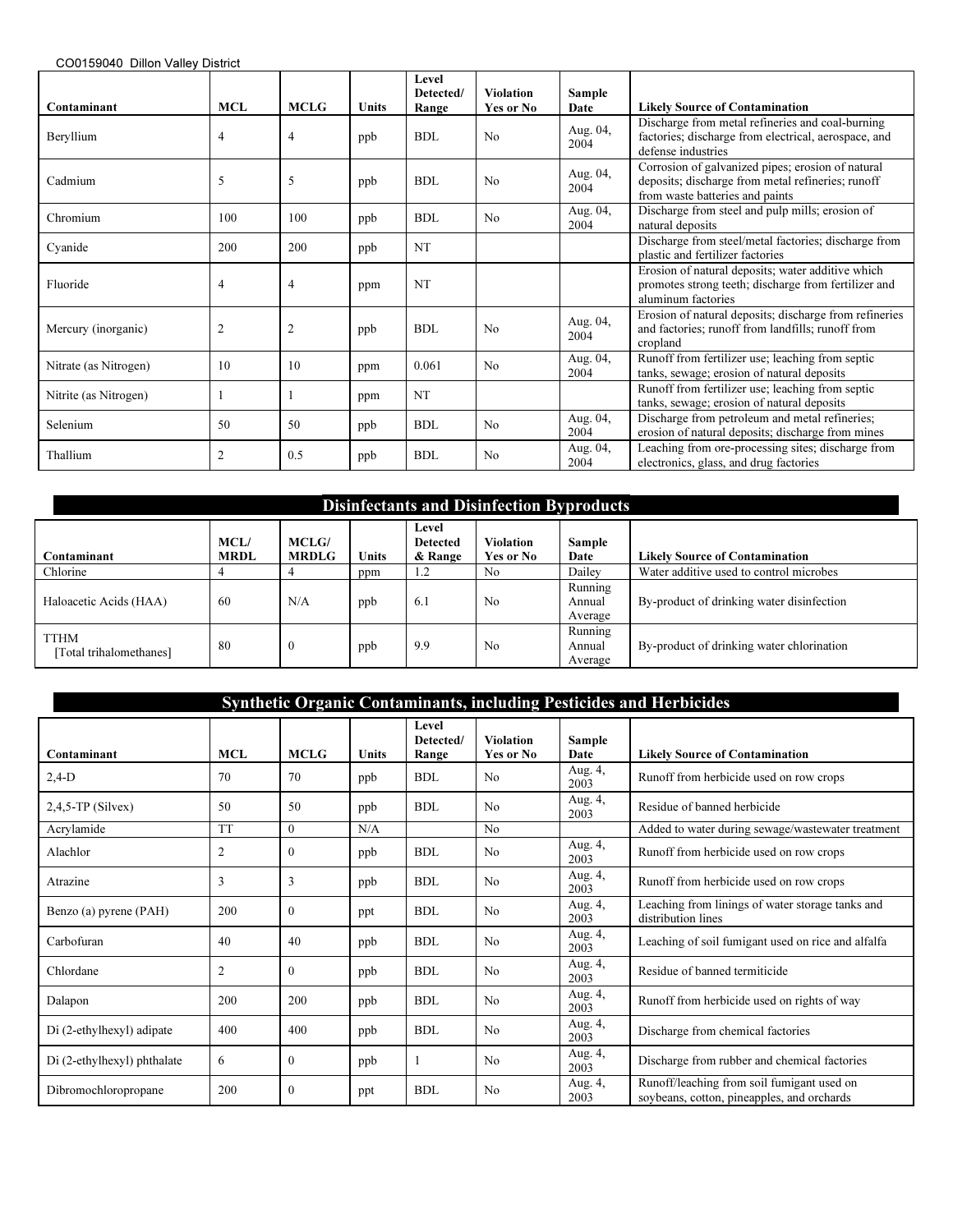|                                     |                |                |       | Level<br>Detected/ | <b>Violation</b> | Sample                       |                                                                                                |
|-------------------------------------|----------------|----------------|-------|--------------------|------------------|------------------------------|------------------------------------------------------------------------------------------------|
| Contaminant                         | <b>MCL</b>     | <b>MCLG</b>    | Units | Range              | Yes or No        | Date                         | <b>Likely Source of Contamination</b>                                                          |
| Dinoseb                             | 7              | 7              | ppb   | <b>BDL</b>         | N <sub>0</sub>   | Aug. 4,<br>2003              | Runoff from herbicide used on soybeans and<br>vegetables                                       |
| Diquat                              | 20             | 20             | ppb   | <b>BDL</b>         | N <sub>0</sub>   | Aug. 4,<br>2003              | Runoff from herbicide use                                                                      |
| Dioxin [2,3,7,8-TCDD]               | 30             | $\Omega$       | ppq   | <b>NT</b>          |                  |                              | Emissions from waste incineration and other<br>combustion; discharge from chemical factories   |
| Endothall                           | 100            | 100            | ppb   | <b>BDL</b>         | N <sub>0</sub>   | Aug. 4,<br>2003              | Runoff from herbicide use                                                                      |
| Endrin                              | $\overline{2}$ | $\overline{c}$ | ppb   | <b>BDL</b>         | N <sub>0</sub>   | Aug. 4,<br>2003              | Residue of banned insecticide                                                                  |
| Epichlorohydrin                     | <b>TT</b>      | $\theta$       | N/A   |                    | N <sub>0</sub>   |                              | Discharge from industrial chemical factories; an<br>impurity of some water treatment chemicals |
| Ethylene dibromide                  | 50             | $\theta$       | ppt   | <b>BDL</b>         | No               | Aug. 4,<br>2003              | Discharge from petroleum refineries                                                            |
| Glyphosate                          | 700            | 700            | ppb   | <b>NT</b>          |                  |                              | Runoff from herbicide use                                                                      |
| Heptachlor                          | 400            | $\mathbf{0}$   | ppt   | <b>BDL</b>         | N <sub>0</sub>   | Aug. 4,<br>2003              | Residue of banned temiticide                                                                   |
| Heptachlor epoxide                  | 200            | $\mathbf{0}$   | ppt   | <b>BDL</b>         | No               | Aug. 4,<br>2003              | Breakdown of heptachlor                                                                        |
| Hexachlorobenzene                   | 1              | $\mathbf{0}$   | ppb   | <b>BDL</b>         | N <sub>0</sub>   | Aug. 4,<br>2003              | Discharge from metal refineries and agricultural<br>chemical factories                         |
| Hexachlorocyclo pentadiene          | 50             | 50             | ppb   | <b>BDL</b>         | No               | Aug. 4,<br>2003              | Discharge from chemical factories                                                              |
| Lindane                             | 200            | 200            | ppt   | <b>BDL</b>         | N <sub>0</sub>   | Aug. $\overline{4,}$<br>2003 | Runoff/leaching from insecticide used on cattle,<br>lumber, gardens                            |
| Methoxychlor                        | 40             | 40             | ppb   | <b>BDL</b>         | N <sub>0</sub>   | Aug. $\overline{4,}$<br>2003 | Runoff/leaching from insecticide used on fruits,<br>vegetables, alfalfa, livestock             |
| Oxamyl [Vydate]                     | 200            | 200            | ppb   | <b>BDL</b>         | N <sub>0</sub>   | Aug. 4,<br>2003              | Runoff/leaching from insecticide used on apples,<br>potatoes and tomatoes                      |
| PCBs [Polychlorinated<br>biphenyls] | 500            | $\Omega$       | ppt   | <b>BDL</b>         | No               | Aug. 4,<br>2003              | Runoff from landfills; discharge of waste chemicals                                            |
| Pentachlorophenol                   | 1              | $\theta$       | ppb   | <b>BDL</b>         | N <sub>0</sub>   | Aug. 4,<br>2003              | Discharge from wood preserving factories                                                       |
| Picloram                            | 500            | 500            | ppb   | <b>BDL</b>         | No               | Aug. 4,<br>2003              | Herbicide runoff                                                                               |
| Simazine                            | 4              | $\overline{4}$ | ppb   | <b>BDL</b>         | N <sub>0</sub>   | Aug. 4,<br>2003              | Herbicide runoff                                                                               |
| Toxaphene                           | 3              | $\theta$       | ppb   | <b>BDL</b>         | N <sub>0</sub>   | Aug. 4,<br>2003              | Runoff/leaching from insecticide used on cotton and<br>cattle                                  |

| <b>Volatile Organic Contaminants</b> |                |                |       |                             |                               |                 |                                                                            |  |  |  |  |
|--------------------------------------|----------------|----------------|-------|-----------------------------|-------------------------------|-----------------|----------------------------------------------------------------------------|--|--|--|--|
| Contaminant                          | <b>MCL</b>     | <b>MCLG</b>    | Units | Level<br>Detected/<br>Range | <b>Violation</b><br>Yes or No | Sample<br>Date  | <b>Likely Source of Contamination</b>                                      |  |  |  |  |
| Benzene                              | 5              | $\mathbf{0}$   | ppb   | <b>BDL</b>                  | N <sub>0</sub>                | Aug.4,<br>2003  | Discharge from factories; leaching from gas storage<br>tanks and landfills |  |  |  |  |
| Carbon tetrachloride                 | 5              | $\theta$       | ppb   | BDL                         | No                            | Aug. 4,<br>2003 | Discharge from chemical plants and other industrial<br>activities          |  |  |  |  |
| Chlorobenzene                        | 100            | 100            | ppb   | <b>BDL</b>                  | N <sub>0</sub>                | Aug. 4,<br>2003 | Discharge from chemical and agricultural chemical<br>factories             |  |  |  |  |
| o-Dichlorobenzene                    | 600            | 600            | ppb   | <b>BDL</b>                  | N <sub>0</sub>                | Aug. 4,<br>2003 | Discharge from industrial chemical factories                               |  |  |  |  |
| p-Dichlorobenzene                    | 75             | 75             | ppb   | <b>BDL</b>                  | N <sub>0</sub>                | Aug. 4,<br>2003 | Discharge from industrial chemical factories                               |  |  |  |  |
| 1,2-Dichloroethane                   | 5              | $\mathbf{0}$   | ppb   | <b>BDL</b>                  | No                            | Aug. 4,<br>2003 | Discharge from industrial chemical factories                               |  |  |  |  |
| 1,1-Dichloroethylene                 | $\overline{7}$ | $\overline{7}$ | ppb   | <b>BDL</b>                  | N <sub>0</sub>                | Aug. 4,<br>2003 | Discharge from industrial chemical factories                               |  |  |  |  |
| cis-1,2-Dichloroethylene             | 70             | 70             | ppb   | <b>BDL</b>                  | N <sub>0</sub>                | Aug. 4,<br>2003 | Discharge from industrial chemical factories                               |  |  |  |  |
| trans-1,2-Dichloroethylene           | 100            | 100            | ppb   | <b>BDL</b>                  | N <sub>0</sub>                | Aug. 4,<br>2003 | Discharge from industrial chemical factories                               |  |  |  |  |
| Dichloromethane                      | 5              | $\theta$       | ppb   | <b>BDL</b>                  | N <sub>0</sub>                | Aug. 4,<br>2003 | Discharge from pharmaceutical and chemical<br>factories                    |  |  |  |  |
| ,2-Dichloropropane                   | 5              | $\mathbf{0}$   | ppb   | <b>BDL</b>                  | N <sub>0</sub>                | Aug. 4,<br>2003 | Discharge from industrial chemical factories                               |  |  |  |  |